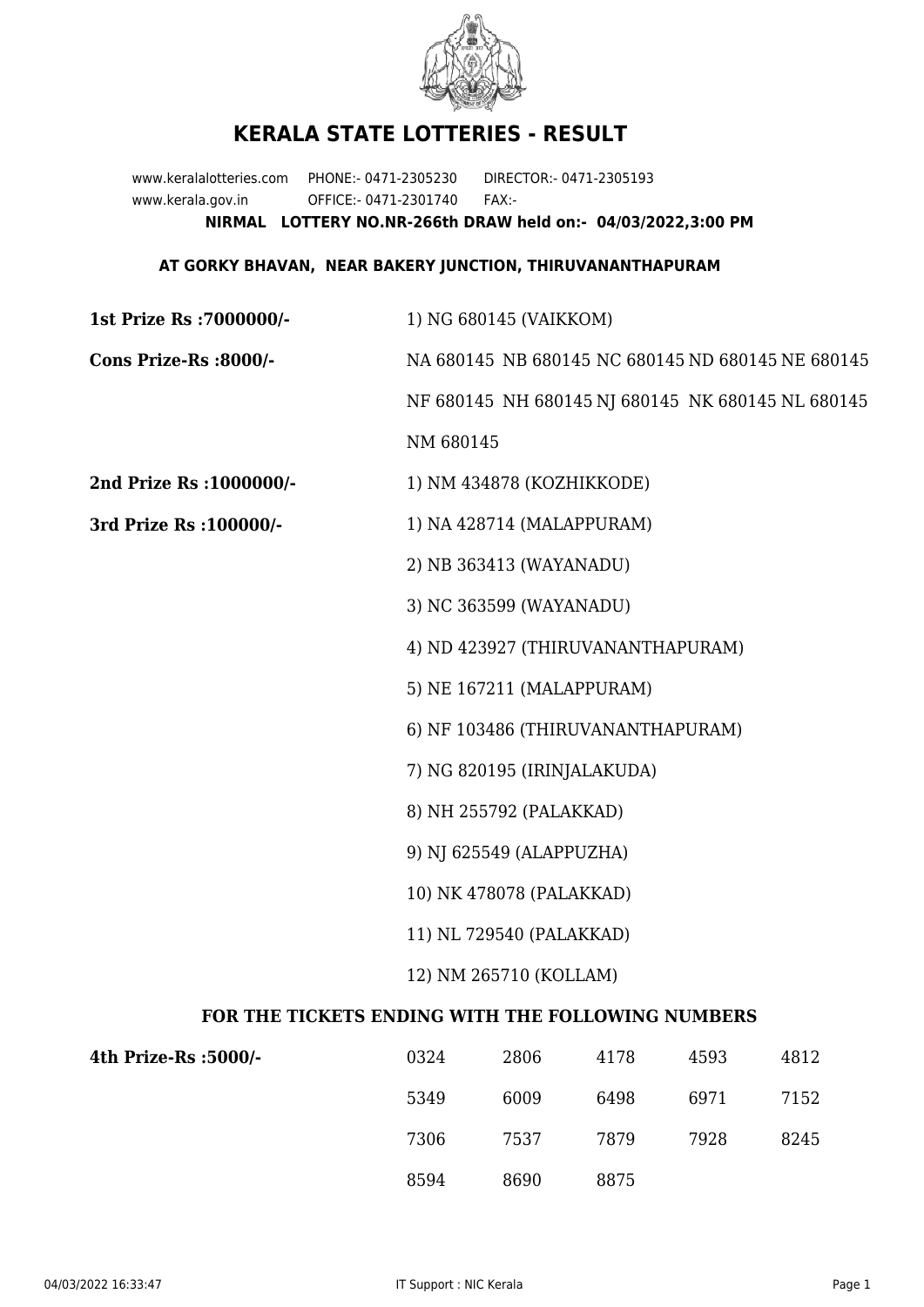| 5th Prize-Rs : 1000/- | 0753 | 1091 | 1120 | 1391 | 2092 |
|-----------------------|------|------|------|------|------|
|                       | 3020 | 3490 | 3546 | 3588 | 3737 |
|                       | 4642 | 4890 | 4976 | 5598 | 5932 |
|                       | 6229 | 6358 | 6684 | 7221 | 7433 |
|                       | 7601 | 7772 | 7778 | 7883 | 7911 |
|                       | 7915 | 7993 | 8224 | 8543 | 8618 |
|                       | 9026 | 9048 | 9513 | 9619 | 9906 |
|                       | 9914 |      |      |      |      |
| 6th Prize-Rs :500/-   | 0271 | 0292 | 0479 | 0522 | 0626 |
|                       | 0643 | 0816 | 0878 | 1200 | 1872 |
|                       | 1910 | 1978 | 2148 | 2256 | 2342 |
|                       | 2363 | 3026 | 3301 | 3404 | 3495 |
|                       | 3580 | 3594 | 3609 | 3635 | 3791 |
|                       | 3841 | 3847 | 3901 | 3924 | 3953 |
|                       | 4089 | 4118 | 4142 | 4227 | 4349 |
|                       | 4526 | 4541 | 4903 | 5184 | 5392 |
|                       | 5573 | 5768 | 5825 | 6005 | 6091 |
|                       | 6096 | 6308 | 6532 | 6628 | 6701 |
|                       | 6753 | 6840 | 6861 | 6969 | 7024 |
|                       | 7036 | 7077 | 7239 | 7280 | 7349 |
|                       | 7619 | 7760 | 7841 | 7994 | 8238 |
|                       | 8322 | 8347 | 8619 | 8751 | 8954 |
|                       | 8961 | 9094 | 9140 | 9146 | 9206 |
|                       | 9333 | 9524 | 9696 | 9712 |      |
| 7th Prize-Rs : 100/-  | 0023 | 0049 | 0108 | 0121 | 0163 |
|                       | 0179 | 0258 | 0273 | 0329 | 0427 |
|                       | 0510 | 0518 | 0596 | 0670 | 0810 |
|                       | 0869 | 0935 | 0962 | 1045 | 1173 |
|                       | 1411 | 1417 | 1446 | 1455 | 1491 |